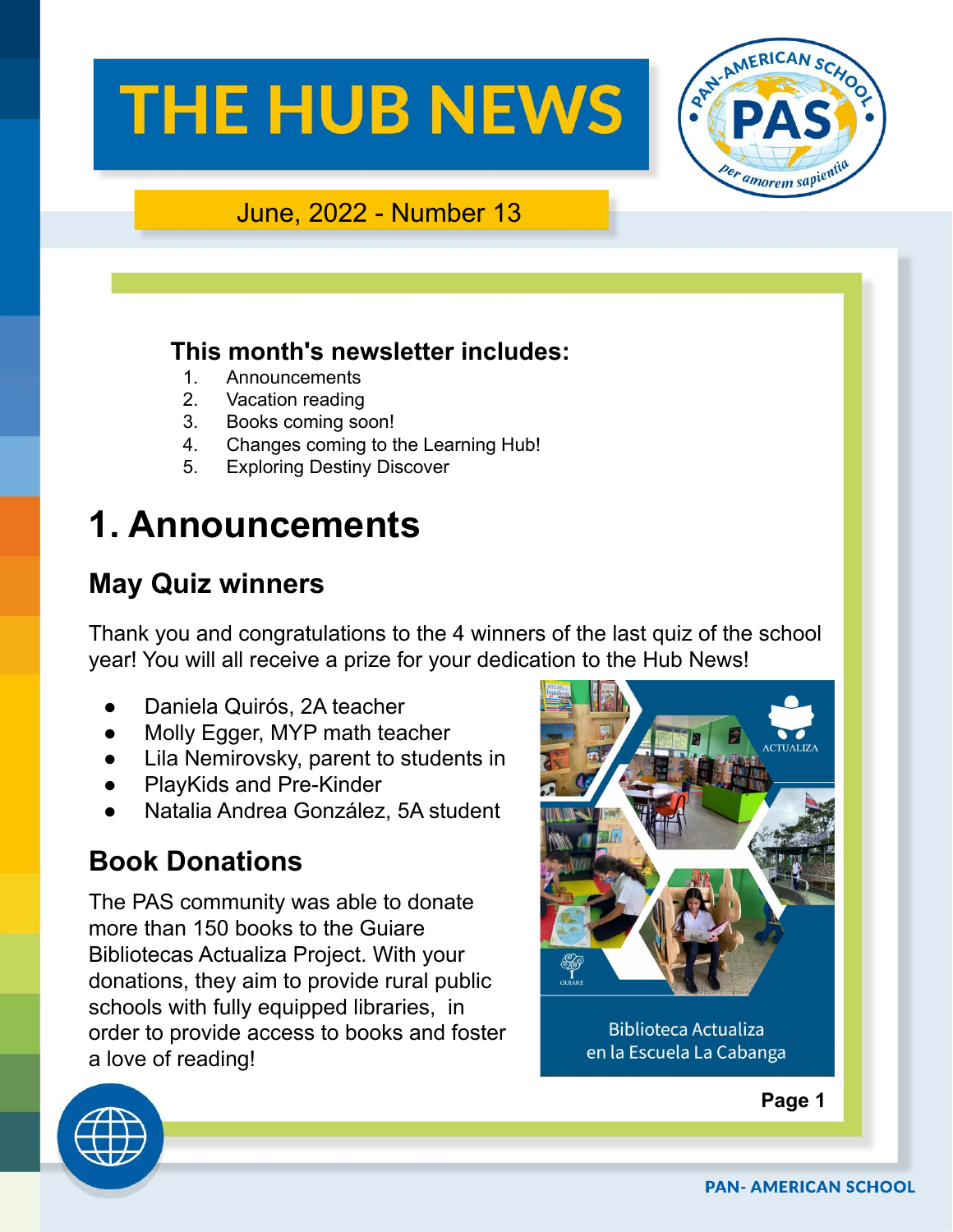

## **2. Vacation reading**

Just because school isn't in session, doesn't mean we shouldn't all still be reading! The Learning Hub can still serve your reading needs over the vacation.

### **Vacation Learning Hub opening hours**

Over the vacation, the Learning Hub will be available for staff, students, and parents to visit to check out books.

Please be aware of the opening hours:

#### **Monday to Friday, 7:00 to 3:15**

Please note the Learning Hub will be closed the week of June 27 - July 1.

### **Vacation 40 Book Challenge**

Over the vacation, take up the Challenge! Can you read 40 books in different genres between the end of this school year and the start of the next school year?

Record your books on this [form](https://drive.google.com/file/d/1Ac0eX5y91x-bhe7rT43FPZLOOUoQh4Wn/view?usp=sharing) and bring it to the Learning Hub at the start of the next school year to earn a prize!



**Page 2**

**PAN- AMERICAN SCHOOL**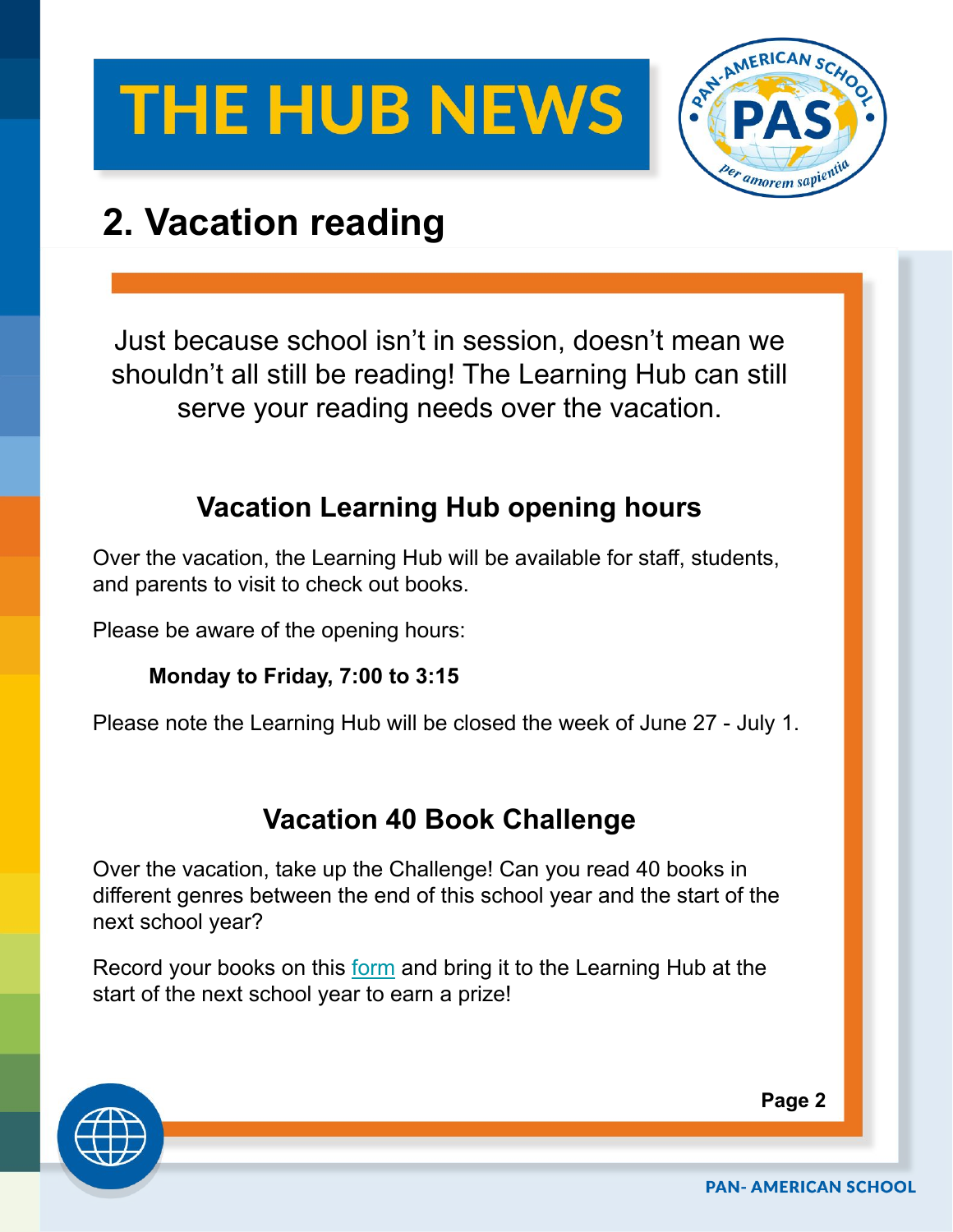

### **3. Books coming soon!**

We have ordered nearly 500 book that will arrive shortly. Get **excited** for these and other books:

**Popular books we are getting more of, and new books for series!**

























**Page 3**

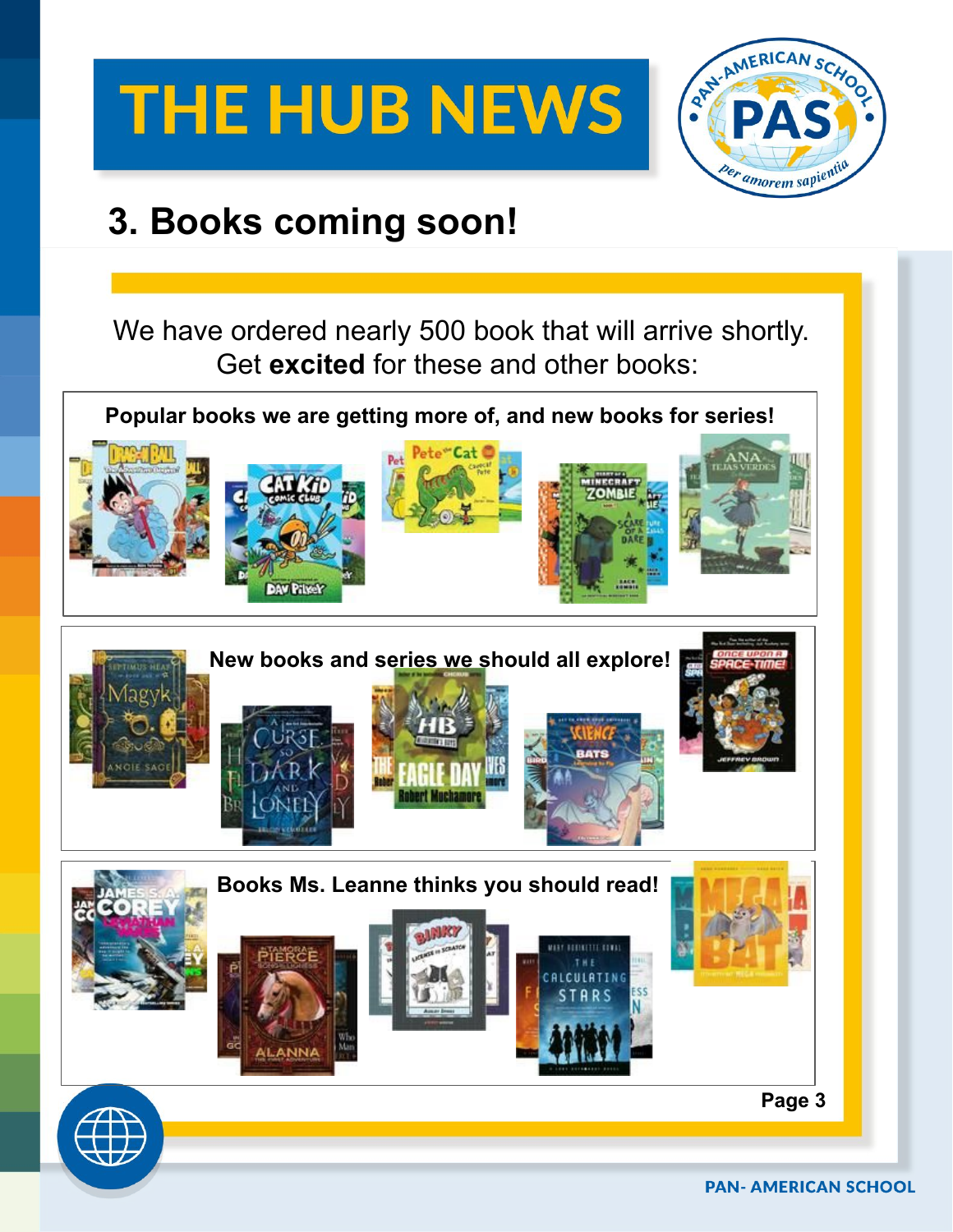

## **4. Changes coming to the Learning Hub!**

The 2022-2023 school year is going to be exciting, with lots of great new improvements in the Learning Hub!

### **Secondary - Genrefication!**

To make it easier to find good books in the Secondary fiction department, we will be merging the Spanish and English sections together, and then separating the books by genre. That way, if you are looking for a mystery novel, all mystery books in all languages will be together and easy to find!

### **Primary - New shelves and organization!**

We are getting new shelves in the library to better organize the books and create more comfortable reading spaces. It will be beautiful, and easier than ever to find what you are looking for!

### **New books!**

For all areas of the Learning Hub, we have ordered lots of new books. New titles, new books in series, and more copies of popular books! Come to the library in the new school year to read some of the 500 new books we will soon have.



**Page 4**